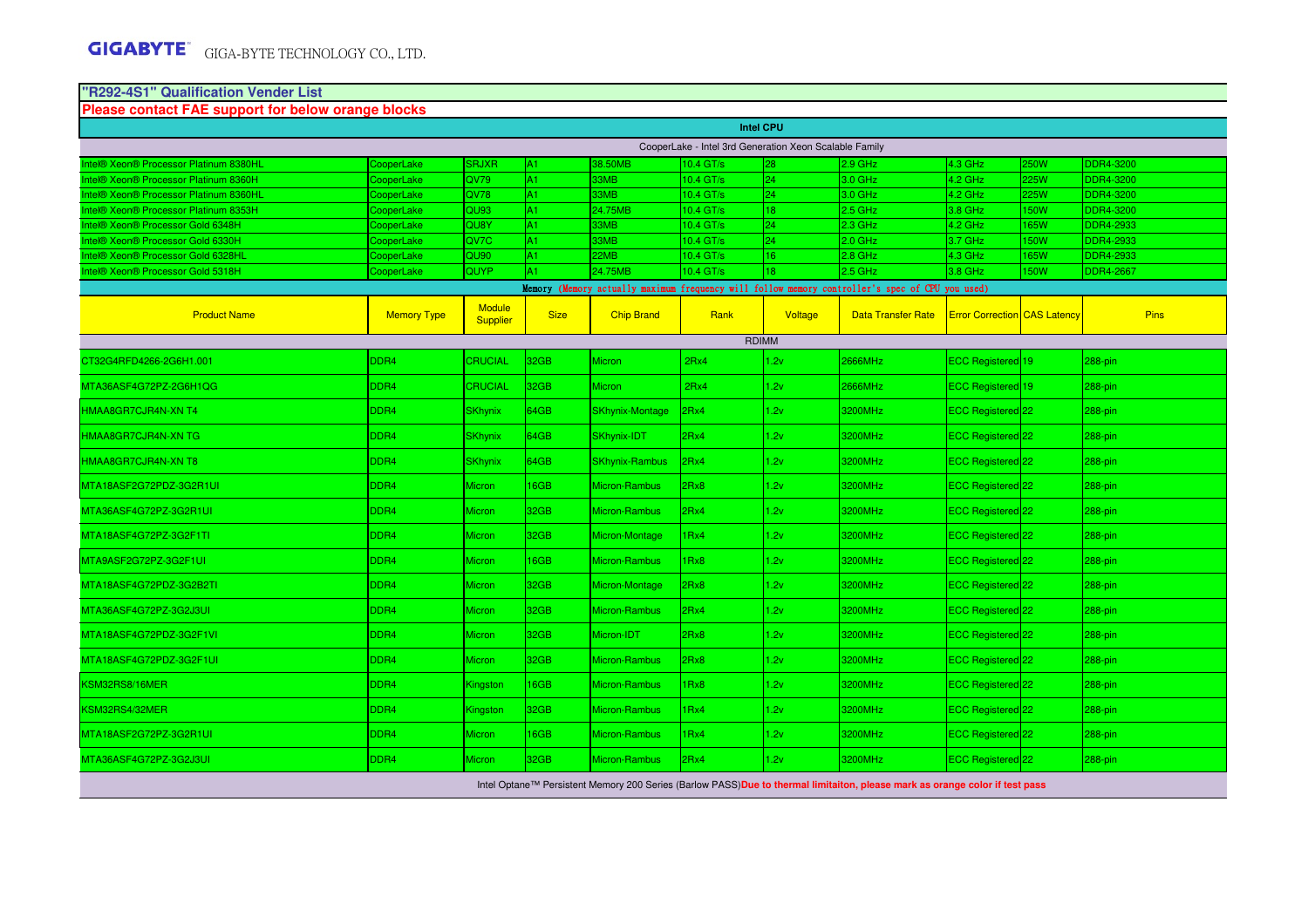## GIGA-BYTE TECHNOLOGY CO., LTD.

| DDR-T<br><b>28GB</b><br>3200MHz<br>NMB1XBD128GQS QVSN<br>Intel                                                                                      | 288-pin                  |  |  |  |  |  |  |  |  |  |
|-----------------------------------------------------------------------------------------------------------------------------------------------------|--------------------------|--|--|--|--|--|--|--|--|--|
| DDR-T<br>256GB<br>3200MHz<br>NMB1XBD256GQS QVSP<br>Intel                                                                                            | 288-pin                  |  |  |  |  |  |  |  |  |  |
| DDR-T<br>512GB<br>3200MHz<br>NMB1XBD512GQSQVSQ<br>Intel                                                                                             | 288-pin                  |  |  |  |  |  |  |  |  |  |
| Seagate HDD (SAS HDD may need RAID Card support)                                                                                                    |                          |  |  |  |  |  |  |  |  |  |
| <b>Form Factor</b><br>Interface Speed<br><b>Product Name</b><br><b>Type</b><br>Vendor<br>Format<br><b>Capacity</b><br>Cache<br><b>Series</b>        | <b>RPM</b><br>Encryption |  |  |  |  |  |  |  |  |  |
| <b>RDIMM</b>                                                                                                                                        |                          |  |  |  |  |  |  |  |  |  |
| Seagate Enterprise Capacity 2.5 HDD                                                                                                                 |                          |  |  |  |  |  |  |  |  |  |
| <b>Exos 7E2000</b><br><b>SATA</b><br>2.5"<br>4Kn<br><b>128MB</b><br>7200<br>2TB<br>6Gb/s<br>ST2000NX0243<br>Seagate<br>(Enterprise Capacity<br>V.3) | N/A                      |  |  |  |  |  |  |  |  |  |
| <b>SATA/SAS SSD</b>                                                                                                                                 |                          |  |  |  |  |  |  |  |  |  |
| <b>FW</b><br><b>Product Name</b><br><b>Type</b><br>Vendor<br><b>Form Factor</b><br>Interface<br>Capacity<br>Interface Speed                         | <b>Note</b>              |  |  |  |  |  |  |  |  |  |
| SATA/SAS SSD                                                                                                                                        |                          |  |  |  |  |  |  |  |  |  |
| 3.84TB<br>MTFDDAK3T8TDS-1AW1ZABYY (5300 PRO)<br><b>SSD</b><br>2.5"<br><b>SATA</b><br>6Gb/s<br><b>Micron</b>                                         |                          |  |  |  |  |  |  |  |  |  |
| 2.5"<br><b>SATA</b><br>MTFDDAK1T9TDS-1AW1ZABYY (5300 PRO)<br><b>SSD</b><br>1.92TB<br>6Gb/s<br><b>Micron</b>                                         |                          |  |  |  |  |  |  |  |  |  |
| MTFDDAK1T9TDN-1AT1ZABYY (5200 MAX)<br>2.5"<br><b>SATA</b><br>SSD.<br>1.92TB<br>6Gb/s<br><b>Micron</b>                                               |                          |  |  |  |  |  |  |  |  |  |
| 2.5"<br>MTFDDAK3T8TDS-1AW1ZABYY (5300 PRO)<br><b>SSD</b><br><b>SATA</b><br>3.84TB<br>6Gb/s<br><b>Micron</b>                                         |                          |  |  |  |  |  |  |  |  |  |
| MTFDDAK1T9TDS-1AW1ZABYY (5300 PRO)<br>2.5"<br><b>SATA</b><br><b>SSD</b><br>1.92TB<br>6Gb/s<br>Micron                                                |                          |  |  |  |  |  |  |  |  |  |
| MZ-7LH1T9NE 883 DCT Series<br><b>SSD</b><br>2.5"<br><b>SATA</b><br>1.92TB<br>6Gb/s<br>Samsung                                                       |                          |  |  |  |  |  |  |  |  |  |
| <b>SSD</b><br>2.5"<br><b>SATA</b><br>SSDSC2KG019T8 D3-S4610 Series<br>1.92TB<br>6Gb/s<br>Intel                                                      |                          |  |  |  |  |  |  |  |  |  |
| 2.5"<br><b>SSD</b><br><b>SATA</b><br>SSDSC2KB019T8 D3-S4510 Series<br>1.92TB<br>6Gb/s<br><b>Intel</b>                                               |                          |  |  |  |  |  |  |  |  |  |
| XA960LE10063<br>2.5"<br><b>SSD</b><br><b>SATA</b><br>960GB<br>6Gb/s<br>Seagate                                                                      |                          |  |  |  |  |  |  |  |  |  |
| XA480LE10063<br>2.5"<br><b>SSD</b><br><b>SATA</b><br>480GB<br>6Gb/s<br>Seagate                                                                      |                          |  |  |  |  |  |  |  |  |  |
| <b>SATA</b><br>KHK61RSE960G<br><b>SSD</b><br>2.5"<br>960GB<br>6Gb/s<br>Toshiba                                                                      |                          |  |  |  |  |  |  |  |  |  |
| SSB240GTLCG-D2-SME520GBT ESM1220 Series<br><b>SSD</b><br>2.5"<br><b>SATA</b><br>240GB<br>6Gb/s<br>Phison                                            |                          |  |  |  |  |  |  |  |  |  |
| SSB480GTLCG-D2-SME520GBT ESM1220 Series<br><b>SSD</b><br>2.5"<br><b>SATA</b><br>480GB<br>Phison<br>6Gb/s                                            |                          |  |  |  |  |  |  |  |  |  |
| 2.5"<br><b>SATA</b><br>SSB960GTLCG-D2-SME520GBT ESM1220 Series<br><b>SSD</b><br>960GB<br>6Gb/s<br>Phison                                            |                          |  |  |  |  |  |  |  |  |  |
| SSB1K9GTLCG-D2-SME520GBT ESM1220 Series<br><b>SSD</b><br>2.5"<br><b>SATA</b><br>1.92TB<br>6Gb/s<br>Phison                                           |                          |  |  |  |  |  |  |  |  |  |
| 2.5"<br><b>SATA</b><br>MZ7L3480HCHQ-00A07 PM893 Series<br>480GB<br>6Gb/s<br><b>SSD</b><br>Samsung                                                   |                          |  |  |  |  |  |  |  |  |  |
| MZ7L33T8HBLT-00A07 PM893 Series<br><b>SATA</b><br>2.5"<br>3.84TB<br><b>SSD</b><br>6Gb/s<br>Samsung                                                  |                          |  |  |  |  |  |  |  |  |  |
| <b>PCIe SSD</b>                                                                                                                                     |                          |  |  |  |  |  |  |  |  |  |
| Vendor<br>Form Factor<br><b>Product Name</b><br><b>Type</b><br>Interface<br>Capacity<br>Interface Speed                                             | <b>Note</b>              |  |  |  |  |  |  |  |  |  |
| PCIe SSD                                                                                                                                            |                          |  |  |  |  |  |  |  |  |  |
| SSDPEDKX040T701 P4500 Series PCIe Gen3 x4 4TB<br>PCle<br><b>PCI-E 3.0</b><br>PCle(NVMe)<br>4TB<br>Intel<br>Gen3 x4                                  |                          |  |  |  |  |  |  |  |  |  |
| Samsung PM1725b MZPLL3T2HAJQ PCIe Gen3 x8 3.2TB<br>PCle<br><b>PCI-E 3.0</b><br>PCle(NVMe)<br>3.2TB<br>Gen3 x8<br>Samsung                            |                          |  |  |  |  |  |  |  |  |  |
| PCIe<br>PCI-E 3.0<br>Netlist N1951 E3 NS1951AH33T2 Gen3 x8 3.2TB<br><b>Netlist</b><br>PCle(NVMe)<br>3.2TB                                           |                          |  |  |  |  |  |  |  |  |  |
| U.2                                                                                                                                                 |                          |  |  |  |  |  |  |  |  |  |
| Form Factor<br>Interface Speed<br><b>Product Name</b><br><b>Type</b><br>Vendor<br>Interface<br>Capacity                                             | <b>Note</b>              |  |  |  |  |  |  |  |  |  |
| U.2 (VROC support)                                                                                                                                  |                          |  |  |  |  |  |  |  |  |  |
| SSDPE2KE032T801 P4610 Series<br>2.5"<br><b>SFF8639(NVMe)</b><br>3.2TB<br>U.2<br>Gen3 x4<br>Intel                                                    |                          |  |  |  |  |  |  |  |  |  |
| 2.5"<br>SSDPE2KX020T801 P4510 Series<br>U.2<br>Intel<br>I <sub>2</sub> TB<br><b>SFF8639(NVMe)</b><br>Gen3 x4                                        |                          |  |  |  |  |  |  |  |  |  |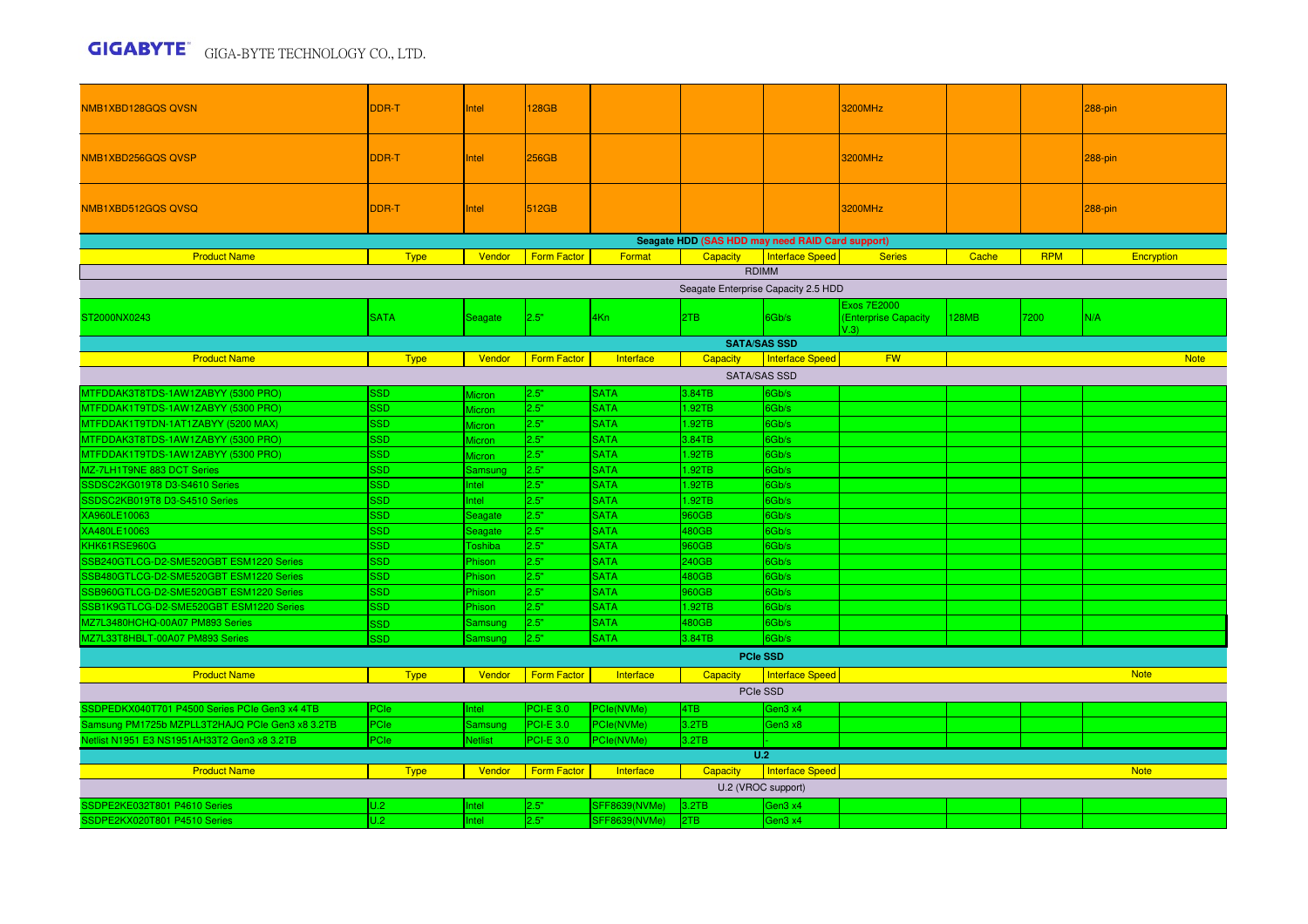## GIGA-BYTE TECHNOLOGY CO., LTD.

| U.2                                               |                     |                        |                              |                                      |                       |                                  |                                                                       |  |  |             |  |  |
|---------------------------------------------------|---------------------|------------------------|------------------------------|--------------------------------------|-----------------------|----------------------------------|-----------------------------------------------------------------------|--|--|-------------|--|--|
| SSDPE2KX020T801 P4510 Series                      | U.2                 | Intel                  | 2.5"                         | SFF8639(NVMe)                        | 2TB                   | Gen3 x4                          |                                                                       |  |  |             |  |  |
| MTFDHAL3T2TDR 9300 Max Series                     | U.2                 | Micron                 | 2.5"                         | <b>SFF8639(NVMe)</b>                 | 3.2TB                 | PCIe Gen3 x4                     |                                                                       |  |  |             |  |  |
| MZ-QLB1T9N 983 DCT Series                         | U.2                 | Samsung                | 2.5"                         | <b>SFF8639(NVMe)</b>                 | 1.92TB                | Gen3 x4                          |                                                                       |  |  |             |  |  |
| <b>WUS4CB080D7P3E3 Ultrastar DC SN640 Series</b>  | U.2                 | WD.                    | 2.5"                         | SFF8639(NVMe)                        | 800GB                 | Gen3 x4                          |                                                                       |  |  |             |  |  |
| <b>WUS4BB019D7P3E3 Ultrastar DC SN640 Series</b>  | J.2                 | <b>WD</b>              | .5"                          | <b>SFF8639(NVMe)</b>                 | .92TB                 | Gen3 x4                          |                                                                       |  |  |             |  |  |
| <b>PWFX100 3.2TB</b>                              | U.2                 | <b>PHISON</b>          | 2.5"                         | <b>SFF8639(NVMe)</b>                 | 3.2TB                 | PCle Gen3 x4                     |                                                                       |  |  |             |  |  |
| MTFDHBE1T6TDG 7300 Max Series                     | U.2                 | <b>Micron</b>          | 2.5"                         | SFF8639(NVMe)                        | 1.6TB                 | Gen3 x4                          | MTFDHBE1T6TDG-1AW1ZABYY                                               |  |  |             |  |  |
| MTFDHBE960TDF 7300 Pro Series                     | U.2                 | <b>Micron</b>          | 2.5"                         | SFF8639(NVMe)                        | 960GB                 | Gen3 x4                          | MTFDHBE960TDF-1AW4ZABYY                                               |  |  |             |  |  |
|                                                   |                     |                        |                              |                                      |                       | M.2                              |                                                                       |  |  |             |  |  |
| <b>Product Name</b>                               | <b>Type</b>         | Vendor                 | <b>Form Factor</b>           | Interface                            | Capacity              | <b>Interface Speed</b>           |                                                                       |  |  | <b>Note</b> |  |  |
| IM2P33F8-512GD                                    | M.2                 | <b>ADATA</b>           | 280                          | PCle(NVMe)                           | 512GB                 | PCle Gen3 x4                     |                                                                       |  |  |             |  |  |
| IM2P33F8-256GD1                                   | M.2                 | <b>ADATA</b>           | 2280                         | PCle(NVMe)                           | 256GB                 | PCle Gen3 x4                     |                                                                       |  |  |             |  |  |
| SSDPELKX010T801 P4511 Series 1TB                  | M.2                 | Intel                  | 22110                        | PCle(NVMe)                           | 1TB                   | PCle Gen3 x4                     |                                                                       |  |  |             |  |  |
| MZ-1LB1T9N 983 DCT Series                         | M.2                 | Samsung                | 22110                        | PCle(NVMe)                           | 1.92TB                | PCIe Gen3 x4                     |                                                                       |  |  |             |  |  |
| IM2P33F8-512GD1                                   | M.2                 | <b>ADATA</b>           | 2280                         | PCle(NVMe)                           | 512GB                 | PCIe Gen3 x4                     |                                                                       |  |  |             |  |  |
| MZVPV512HDGL                                      | M.2                 | Samsung                | 2280                         | PCle(NVMe)                           | 512GB                 | PCle Gen3 x4                     |                                                                       |  |  |             |  |  |
| MTFDHBA960TDF 960GB 7300 Pro Series               | M.2                 | Micron                 | 2280                         | PCle(NVMe)                           | 960GB                 | PCle Gen3 x4                     |                                                                       |  |  |             |  |  |
| M2P33F8-512GD                                     | M.2                 | <b>ADATA</b>           | 2280                         | <b>PCIe(NVMe)</b>                    | 512GB                 | PCle Gen3 x4                     |                                                                       |  |  |             |  |  |
| M.2                                               |                     |                        |                              |                                      |                       |                                  |                                                                       |  |  |             |  |  |
|                                                   |                     |                        |                              |                                      |                       |                                  | NVIDIA Quadro (http://www.nvidia.com/object/quadro-desktop-gpus.html) |  |  |             |  |  |
|                                                   |                     |                        |                              |                                      |                       | <b>RAID Cards</b>                |                                                                       |  |  |             |  |  |
|                                                   | RAID-on-Chip        | <b>Host Bus</b>        |                              |                                      |                       | <b>External</b>                  |                                                                       |  |  |             |  |  |
| <b>Model</b>                                      | Controller          | <b>Type</b>            |                              | Internal Ports Internal Connectors   | <b>External Ports</b> | <b>Connectors</b>                | <b>Data Transfer Rates</b>                                            |  |  | <b>Note</b> |  |  |
| <b>GIGABYTE Storage Cards</b>                     |                     |                        |                              |                                      |                       |                                  |                                                                       |  |  |             |  |  |
| <b>CRA3338</b>                                    | <b>LSI SAS 3008</b> | PCIe-x8<br>Gen3 x8 bus |                              | 2 xMini-SAS HD for<br>8x SAS         |                       |                                  | 12Gb/s ports                                                          |  |  |             |  |  |
|                                                   |                     |                        |                              |                                      |                       | 2 x external                     |                                                                       |  |  |             |  |  |
| <b>CSA3548</b>                                    | <b>LSI SAS 3008</b> | PCIe-x8<br>Gen3 x8 bus |                              |                                      |                       | 8Mini-SAS HD                     | 12Gb/s ports                                                          |  |  |             |  |  |
|                                                   |                     |                        |                              |                                      |                       | <b>SFF8644</b>                   |                                                                       |  |  |             |  |  |
| <b>CRA4448</b>                                    | <b>LSI SAS 3108</b> | PCIe-x8<br>Gen3 x8 bus |                              | 2 x internal Mini-<br>SAS HD SFF8643 |                       |                                  | 12Gb/s ports                                                          |  |  |             |  |  |
|                                                   |                     |                        |                              |                                      |                       | <b>LSI RAID Controller Cards</b> |                                                                       |  |  |             |  |  |
|                                                   |                     | x8 lane PCI            |                              |                                      |                       |                                  |                                                                       |  |  |             |  |  |
| MegaRAID SAS 9460-16i without Tri-mode            | SAS3516 dual-core   | <b>Express®</b>        |                              | 4 x Mini-SAS HD                      |                       |                                  | 12Gb/s SAS 3.0                                                        |  |  |             |  |  |
|                                                   | RAID-on-Chip (ROC   |                        |                              | <b>SFF-8643</b>                      |                       |                                  |                                                                       |  |  |             |  |  |
|                                                   |                     |                        |                              |                                      |                       | LSI Host Bus Adapters (HBAs)     |                                                                       |  |  |             |  |  |
|                                                   |                     | x8 lane PCI            |                              | 4 x Mini-SAS HD                      |                       |                                  |                                                                       |  |  |             |  |  |
| LSI SAS 9400-16i without Tri-mode                 | <b>SAS3416</b>      | <b>Express®</b>        | 116                          | <b>SFF-8643</b>                      |                       |                                  | 12Gb/s SAS 3.0                                                        |  |  |             |  |  |
|                                                   |                     | 3.1                    |                              |                                      |                       |                                  |                                                                       |  |  |             |  |  |
|                                                   |                     |                        |                              |                                      |                       | Microsemi RAID Cards             |                                                                       |  |  |             |  |  |
| SmartRAID 3154-16i                                | <b>PM8236</b>       | 8-Lane PCIe<br>Gen3    |                              | 4 x Internal, SFF-<br>8643           |                       |                                  | 12 Gb/s per port                                                      |  |  |             |  |  |
|                                                   |                     |                        |                              |                                      |                       |                                  |                                                                       |  |  |             |  |  |
| Microsemi Host Bus Adapters<br>2 x Internal, SFF- |                     |                        |                              |                                      |                       |                                  |                                                                       |  |  |             |  |  |
| SmartHBA 2100-8i                                  | <b>PM8222</b>       | 8-Lane PCIe<br>Gen3    |                              | 8643                                 |                       |                                  | 12 Gb/s per port                                                      |  |  |             |  |  |
|                                                   |                     |                        |                              |                                      |                       | <b>LAN Cards</b>                 |                                                                       |  |  |             |  |  |
| <b>Product Name</b>                               | Connector           |                        | <b>System Interface Type</b> | # of Ports                           |                       | <b>Data Rate</b><br><b>Note</b>  |                                                                       |  |  |             |  |  |
|                                                   |                     |                        |                              |                                      |                       | <b>GIGABYTE LAN Cards</b>        |                                                                       |  |  |             |  |  |
| <b>CLN4752</b>                                    | QSFP+               | PCIe x8 Gen3 x8        |                              | Dual                                 | 40Gb/s per port       | <b>INTEL XL710</b>               |                                                                       |  |  |             |  |  |
|                                                   |                     |                        |                              |                                      |                       |                                  |                                                                       |  |  |             |  |  |